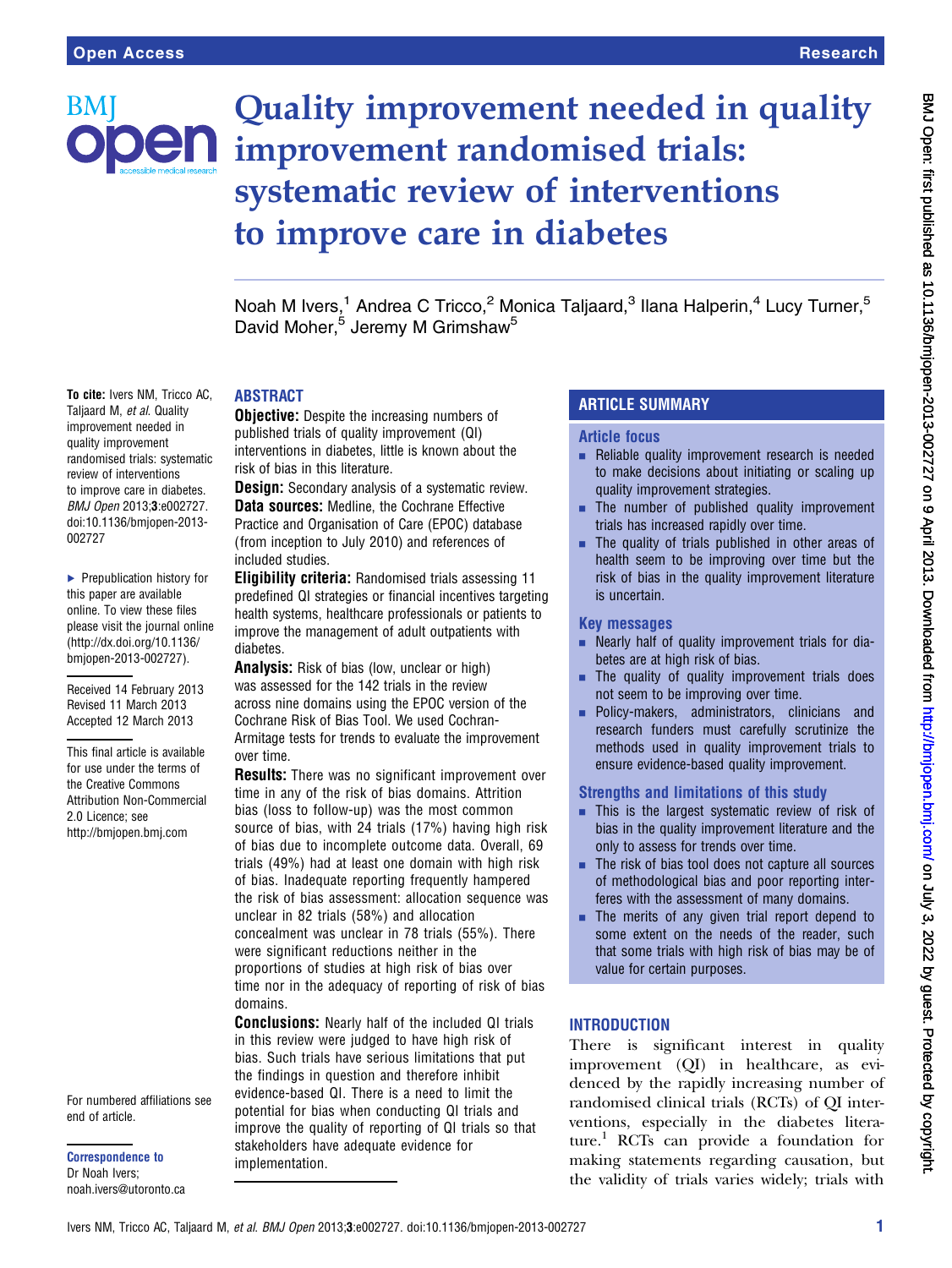adequate allocation concealment and blinding generally produce smaller effect sizes.<sup>2</sup> Since internal validity in QI trials is a necessary precursor for application to other settings,<sup>3</sup> the 'risk of bias' of the findings should be assessed to ascertain the utility of the trial results. When an RCT is deemed to have high risk of bias, the study's findings become questionable.4

Evaluations to assess trends in methodological quality of RCTs have been conducted in many fields of healthcare,<sup>5</sup> but no previous reviews have assessed risk of bias in QI RCTs or whether risk of bias in QI RCTs has changed over time. Recently, we conducted a systematic review and metaregression that included 142 RCTs evaluating QI strategies to improve care for patients with diabetes.<sup>1</sup> In this secondary analysis of those data, we aimed to examine the risk of bias of included studies using the Cochrane Risk of Bias tool developed by the Cochrane Effective Practice and Organisation of Care (EPOC) group<sup>6</sup> and determine whether the proportion with high risk of bias decreased over time. We also evaluated the trial and publication characteristics that might be associated with high risk of bias. Finally, we assessed whether the adequacy of reporting of risk of bias domains improved over time.

#### **METHODS**

A detailed description of the methods used for searching, screening and abstracting the relevant data has been published<sup>1</sup> and is briefly summarised here.

## Search strategy

Studies were identified by searching MEDLINE and the Cochrane EPOC database (up to July 2010), and screening references of included RCTs. The search strategy has been previously published<sup>1</sup> and is available on request.

#### Study selection

RCTs examining 1 of the 11 predefined QI strategies, and/or financial incentives, targeting health systems and/or healthcare professionals for the management of adult outpatients with diabetes were included. RCTs had to report at least one of the chosen process of care measures (proportion of patients taking acetylsalicylic acid, statins, antihypertensive medication, screened for retinopathy, screened for foot abnormalities and monitored for renal function) or intermediate outcomes (glycosylated haemoglobin levels, low-density lipoprotein cholesterol levels, diastolic and systolic blood pressure, proportion of patients with controlled hypertension and proportion of patients who quit smoking) for inclusion.

#### Data abstraction

A draft data abstraction form was developed and modified after a training exercise among reviewers. Two reviewers abstracted relevant data for each RCT independently. Discrepancies were resolved by discussion or the involvement of a third reviewer. Authors of the

included RCTs were contacted to obtain further information for data items requiring clarification. Journal impact factors from journal citation reports (ISI Web of Science, 2009) were obtained. When a journal's ranking was unavailable, we used the impact ranking of the open access SMImago journal and country rank database if available.<sup>7</sup> This ranking is calculated using a similar formula and is strongly correlated with the journal citation impact factor.8

#### Assessing risk of bias

As the included trials tested QI interventions, the Cochrane EPOC Risk of Bias Tool<sup>6</sup> was used to assess the risk of bias in each study. The standard Cochrane Risk of Bias Tool includes an assessment of seven domains: sequence generation, allocation concealment, blinding of participants and personnel, blinding of outcome assessment, incomplete outcome data, selective reporting and others. The Cochrane Handbook $9$  provides instructions for making judgements about the specific domains as high, unclear or low risk. When formulating summary assessments for each trial, classification of a study as 'high risk' indicates that bias could have affected the results, while unclear risk of bias indicates that some doubt exists about the results, and low risk of bias indicates that bias is unlikely to affect the results. It has been shown empirically that studies classified as high risk using this tool are more likely to have larger effect sizes.<sup>10</sup>

The EPOC tool was adapted to account for the unique features of QI trials. (The guidelines for applying the Cochrane EPOC tool are summarised in table 1.) For example, in many QI trials, it is not possible to blind participants. In addition, QI trials may require clusterrandomisation to avoid contamination, but in clusterrandomised trials balance at baseline is a particular concern.<sup>11</sup> Therefore, the EPOC tool uses the same approach as the general Cochrane Risk of Bias Tool, but requires an assessment of bias in nine domains: sequence generation, allocation concealment, similarity of baseline measurements, similarity of baseline characteristics, incomplete data, blinding of outcome assessment, contamination, selective outcome reporting and others. If a given domain is deemed 'unclear', it was inadequately reported to determine whether it meets high risk or low risk criteria. Risk of bias assessment was conducted independently by a clinician-researcher (NMI) and a systematic review methodologist (ACT), and conflicts were resolved by discussion with an expert QI trialist ( JMG).

## ANALYSIS

For each risk of bias domain, the proportions of RCTs meeting the criteria for high or low or unclear risk of bias were determined. To assess for trends over time in the bias classifications, year of publication was categorised into three groups demarcated by the publication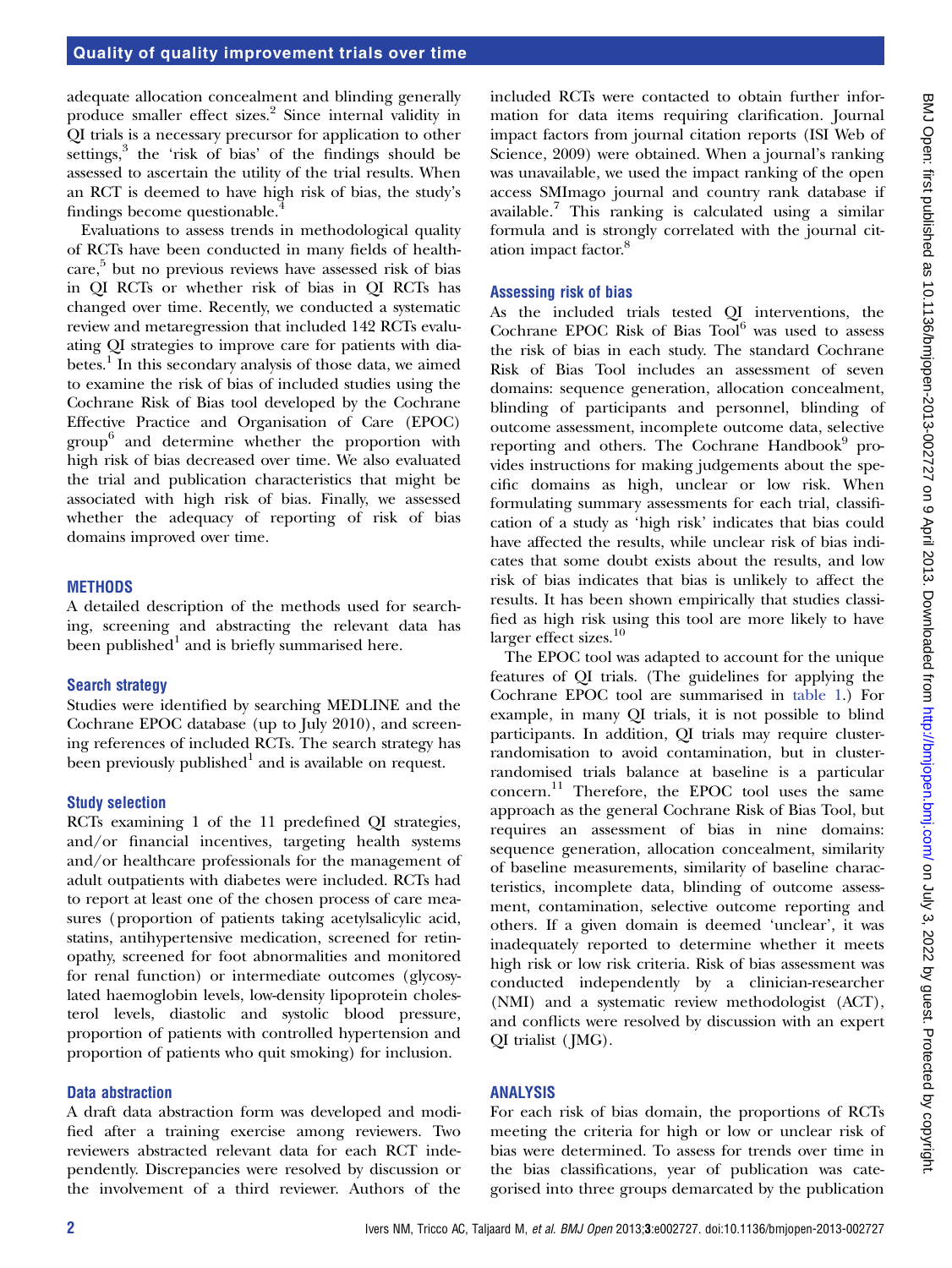| <b>Unclear risk of bias</b><br><b>Risk of bias domain</b><br>Low risk of bias<br><b>High risk of bias</b><br>Was the allocation<br>Non-random method is used<br>A random component in the<br>Not specified in the paper<br>sequence adequately<br>sequence generation process is<br>(eg, performed by date of<br>generated?<br>described (eg, referring to a<br>admission)                                                                                                                |
|-------------------------------------------------------------------------------------------------------------------------------------------------------------------------------------------------------------------------------------------------------------------------------------------------------------------------------------------------------------------------------------------------------------------------------------------------------------------------------------------|
|                                                                                                                                                                                                                                                                                                                                                                                                                                                                                           |
| random number table)                                                                                                                                                                                                                                                                                                                                                                                                                                                                      |
| Was the allocation<br>The unit of allocation was by<br>Allocation was not adequately<br>Not specified in the paper<br>institution, team or professional<br>concealed<br>adequately concealed?<br>and allocation was performed on<br>all units at the start of the study; or<br>if the unit of allocation was by<br>patient or episode of care and<br>there was some form of<br>centralised randomisation<br>scheme, an on-site computer<br>system or sealed opaque<br>envelopes were used |
| Were baseline outcome<br>Performance or patient outcomes<br>Important differences were<br>If no baseline measure of<br>measurements similar?<br>were measured prior to the<br>present and not adjusted for in<br>outcome<br>intervention, and no important<br>analysis<br>differences were present across<br>study groups, or if imbalanced but<br>appropriate adjusted analysis was<br>performed                                                                                         |
| Were baseline<br>Baseline characteristics of the<br>No report of characteristics in<br>Not clear in the paper<br>characteristics similar?<br>study and control providers are<br>text or tables or if there are<br>reported and similar<br>differences between control<br>and intervention providers                                                                                                                                                                                       |
| Were incomplete<br>Missing outcome data was<br>Not specified in the paper<br>Missing outcome measures were<br>outcome data<br>unlikely to bias the results<br>likely to bias the results<br>adequately addressed?                                                                                                                                                                                                                                                                         |
| Was knowledge of the<br>The authors state explicitly that<br>Outcomes were not assessed<br>Not specified in the paper<br>allocated interventions<br>the primary outcome variables<br>blindly and not objective<br>adequately prevented?<br>were assessed blindly, or the<br>outcomes are objective (eg, length<br>of hospital stay)                                                                                                                                                       |
| Was the study free from<br>There is no evidence that<br>Some important outcomes are<br>Not specified in the paper<br>omitted from the results<br>selective outcome<br>outcomes were selectively<br>reporting?<br>reported                                                                                                                                                                                                                                                                 |
| Was the study<br>Communication between<br>Allocation was by community,<br>It is likely that the control group<br>institution or practice and it is<br>received the intervention.<br>adequately protected<br>intervention and control<br>unlikely that the control group<br>against contamination?<br>professionals could have<br>received the intervention.<br>occurred<br>Was the study free from<br>There is no evidence of other risk                                                  |
| other risks of bias?<br>of biases<br>*Adapted for ease of presentation. See http://epoc.cochrane.org/epoc-resources-review-authors for full explanation*                                                                                                                                                                                                                                                                                                                                  |

\*Adapted for ease of presentation. See<http://epoc.cochrane.org/epoc-resources-review-authors> for full explanation.

of the 2001 CONSORT statement<sup>12</sup> and the publication of the earlier version of the systematic review of diabetes QI interventions in  $2006$ ,<sup>13</sup> as we believed that these may have spurred investigators to improve the quality of their trial. Therefore, we categorised the year of publication as before 2002; 2002–2006; and 2007–2010. We examined each of the risk of bias domains for change over time descriptively and conducted either exact or asymptotic Cochran-Armitage tests for trend for each item.

We estimated the proportion of QI RCTs at high risk of bias overall, together with 95% asymptotic CI. For this analysis, we created a dichotomous indicator for each

RCT based on whether or not the study was classified as high risk of bias in at least one domain. To assess for trends in reporting over time, we dichotomised domains as 'reported' (low or high risk of bias) and 'unreported' (unclear risk of bias). We tested for trend over time in the proportion at high risk of bias overall, hypothesising that the proportion would decline over time. We used the same year of publication categories and conducted Cochran-Armitage tests for trend of the dichotomous indicator.

We also conducted a post hoc sensitivity analysis that applied an empirically based rule for assigning high risk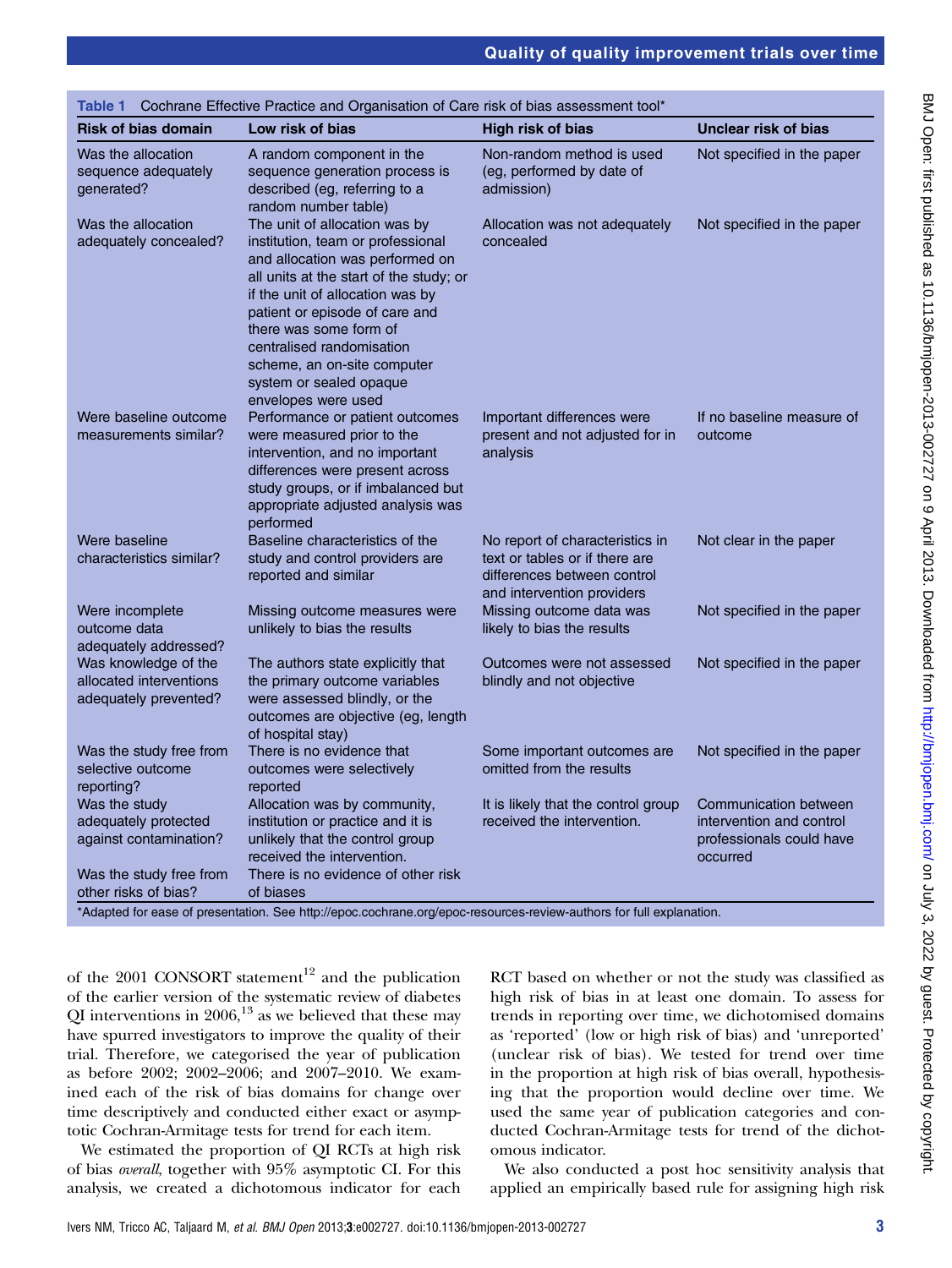of bias overall. Since previous meta-analyses have found that high risk of bias in four specific domains, namely allocation sequence generation, allocation concealment, blinding and selective outcome reporting are each associated with greater effect size,  $14-16$  we repeated the analyses considering only studies with high risk of bias in these domains as high risk of bias overall.

Finally, we tested for associations between high risk of bias in at least one domain and study characteristics chosen a priori: type of diabetes (type 1, type 2, both or unclear), type of allocation (cluster randomised or patient randomised), country (USA or Canada, UK or Western Europe or others), type of intervention (single or multifaceted), journal impact factor, effective sample size and year of publication using  $\chi^2$  tests (or Fisher's exact tests, as appropriate) for categorical and Wilcoxon signed-rank tests for continuous measures. We hypothesised that each of these characteristics may be associated with studies at high risk of bias overall.

All analyses were conducted in SAS V.9.2.<sup>17</sup>

#### RESULTS

See figure 1 for a study flow diagram.

We analysed 142 studies, with 37 (26%) published before 2002, 46 (32%) between 2002 and 2006, and 59 (42%) between 2007 and 2010. These studies evaluated the effects of QI interventions on 123 529 patients with diabetes. Trial and patient characteristics are described in table 2. The proportions of studies judged to be at low, unclear or high risk of bias for each domain are illustrated in figure 2. The domains most commonly at high risk of bias were outcome reporting bias (17%) and similarity across characteristics at baseline (16%). A lack of similarity in outcome measures at baseline (10%), and lack of adequate blinding (8%) were also relatively common domains with high risk of bias. Studies were rarely at high risk of bias due to the allocation sequence



| Table 2 Study and patient characteristics                                                            |                   |  |  |  |  |
|------------------------------------------------------------------------------------------------------|-------------------|--|--|--|--|
| <b>Characteristic</b>                                                                                | <b>Result</b>     |  |  |  |  |
| Patient RCTs, n (%)                                                                                  | 94 (66.2)         |  |  |  |  |
| Cluster RCTs, n (%)                                                                                  | 48 (33.8)         |  |  |  |  |
| Number of clusters, median (IQR)                                                                     | 29 (12, 57)       |  |  |  |  |
| Number of patients, median (IQR)                                                                     | 405.3 (203, 878)  |  |  |  |  |
| Duration of intervention months,                                                                     | 12 (8.9, 15.0)    |  |  |  |  |
| median (IQR)                                                                                         |                   |  |  |  |  |
| Mean age in years, median (IQR)                                                                      | 59.4 (54.9, 62.9) |  |  |  |  |
| Percentage of male, median (IQR)                                                                     | 49.8 (41.8, 55.9) |  |  |  |  |
| Type of diabetes n (%)                                                                               |                   |  |  |  |  |
| Type 1 diabetes                                                                                      | 9(6.3)            |  |  |  |  |
| Type 2 diabetes                                                                                      | 80 (56.3)         |  |  |  |  |
| Type 1 and 2 diabetes                                                                                | 34 (23.9)         |  |  |  |  |
| Type of diabetes unclear/NR                                                                          | 19 (13.4)         |  |  |  |  |
| Number of QIs per RCT median (IQR)                                                                   | 2(0, 3.5)         |  |  |  |  |
| Administrators of patient                                                                            |                   |  |  |  |  |
| intervention(s), n (%)                                                                               |                   |  |  |  |  |
| Primary care physician                                                                               | 30(21.1)          |  |  |  |  |
| <b>Nurse</b>                                                                                         | 67 (47.2)         |  |  |  |  |
| Pharmacist                                                                                           | 19 (13.4)         |  |  |  |  |
| <b>Dietician</b>                                                                                     | 22 (15.5)         |  |  |  |  |
| Psychiatrist                                                                                         | 3(2.1)            |  |  |  |  |
| Psychologist                                                                                         | 2(1.4)            |  |  |  |  |
| Ophthalmologist                                                                                      | 2(1.4)            |  |  |  |  |
| Specialist/endocrinologist                                                                           | 21 (14.8)         |  |  |  |  |
| Other                                                                                                | 49 (34.5)         |  |  |  |  |
| Location of study, n (%)                                                                             |                   |  |  |  |  |
| The USA                                                                                              | 68 (47.9)         |  |  |  |  |
| The UK                                                                                               | 14 (9.9)          |  |  |  |  |
| Canada                                                                                               | 11(7.7)           |  |  |  |  |
| <b>The Netherlands</b>                                                                               | 8(5.6)            |  |  |  |  |
| South Korea                                                                                          | 7(4.9)            |  |  |  |  |
| Australia                                                                                            | 6(4.2)            |  |  |  |  |
| Denmark                                                                                              | 3(2.1)            |  |  |  |  |
| Belgium                                                                                              | 1(0.7)            |  |  |  |  |
| Israel                                                                                               | 3(2.1)            |  |  |  |  |
| Spain                                                                                                | 3(2.1)            |  |  |  |  |
| Norway                                                                                               | 2(1.4)            |  |  |  |  |
| France                                                                                               | 2(1.4)            |  |  |  |  |
| Germany                                                                                              | 2(1.4)            |  |  |  |  |
| Italy                                                                                                | 2(1.4)            |  |  |  |  |
| Switzerland                                                                                          | 2(1.4)            |  |  |  |  |
| China                                                                                                | 2(1.4)            |  |  |  |  |
| Ireland                                                                                              | 1(0.7)            |  |  |  |  |
| <b>New Zealand</b>                                                                                   | 1(0.7)            |  |  |  |  |
| <b>Thailand</b>                                                                                      | 1(0.7)            |  |  |  |  |
| Taiwan                                                                                               | 1(0.7)            |  |  |  |  |
| <b>United Arab Emirates</b>                                                                          | 1(0.7)            |  |  |  |  |
| Mexico                                                                                               | 1(0.7)            |  |  |  |  |
| All IQRs reported as the 25th and 75th percentiles, includes<br>investigators and community workers. |                   |  |  |  |  |

N, number; NA, not applicable; NR, not reported; QI, quality improvement; RCT, randomised clinical trial.

generation  $(4\%)$  or allocation concealment  $(3\%)$ , but these domains were often unclearly reported (57% and 55% unclear, respectively). Selective outcome reporting was deemed unclear approximately 84% of the time Figure 1 Study flow diagram. because published protocols were rarely available and it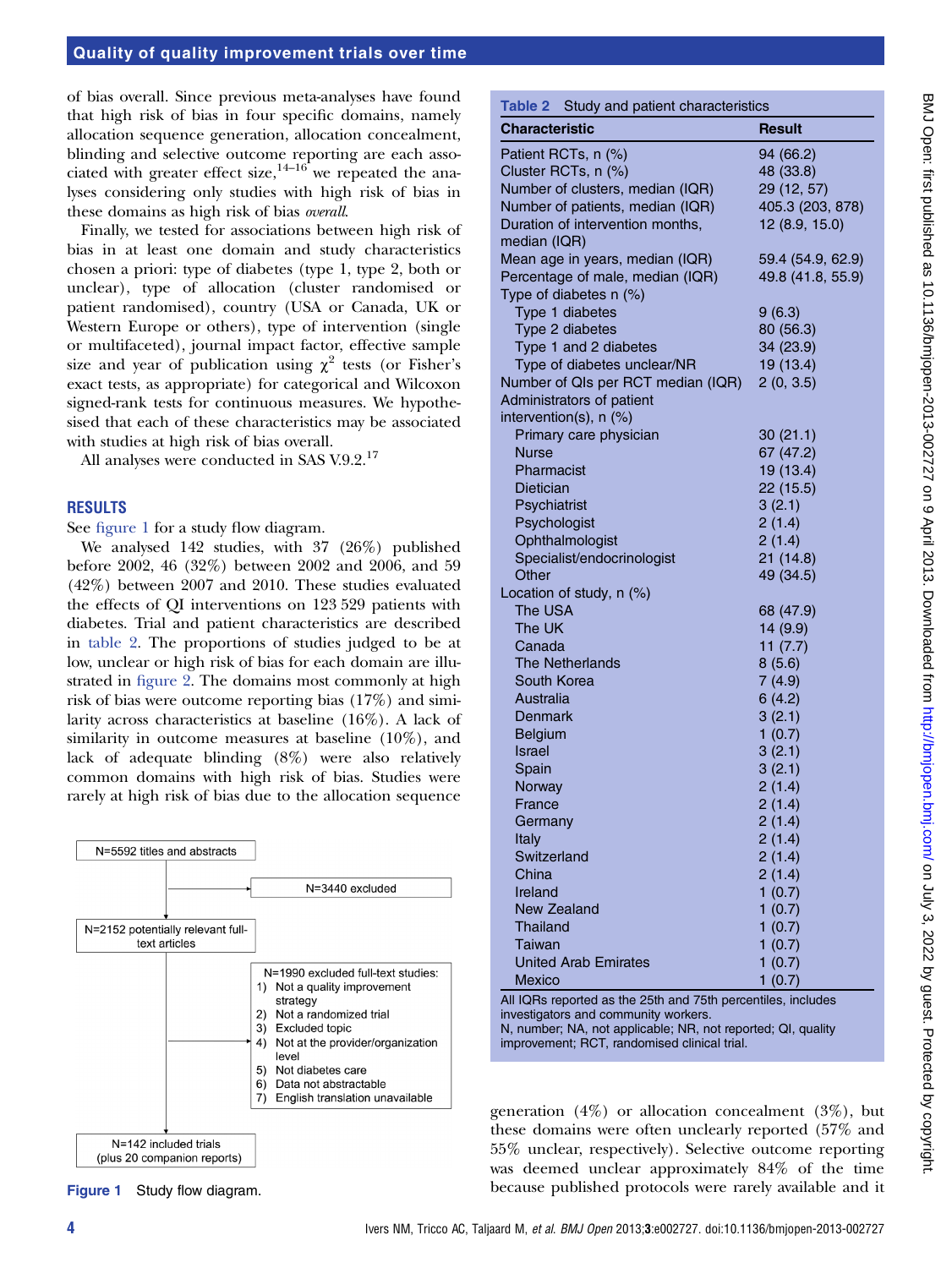Figure 2 Percentage of studies judged to be at low, unclear or high risk of bias in each risk of bias domain.



Yes (low risk of bias) No (high risk of bias) **Unclear** 

was often plausible that many more outcomes than those reported were measured. Table 3 indicates a lack of significant trend over time in the proportion of trials at high risk of bias for any given domain. Examination of table 3 also reveals no trends over time in quality of reporting for any of the risk of bias domains.

Overall, 48.6% (69/142) of the RCTs had a high risk of bias in at least one domain (95% CI 40.4 to 56.8). Figure 3 illustrates the rapid increase in number of QI RCTs published over time and the cumulative proportion of trials having at least one domain with high risk of bias up to a given year. In general, the line representing the proportion at high risk of bias runs parallel to the number of trials published, consistently accounting for almost half of the studies. Table 4 indicates a lack of significant trend over time in the proportion of trials with at least one domain with high risk of bias: these proportions were 46%, 44% and 54% before 2002, between 2002 and 2006, and after 2006, respectively. Table 4 also demonstrates a lack of significant association between any of the study characteristics considered and the presence of high risk of bias in at least one domain.

The sensitivity analysis, restricting studies defined as high risk of bias overall to those with high risk of bias in one of four domains (allocation sequence generation, allocation concealment, blinding or selective outcome reporting) also revealed no trends over time—the proportions were 19%, 20% and 20% before 2002, between 2002 and 2006 and after 2006, respectively (p=0.86).

#### **DISCUSSION** Main findings

Using the Cochrane EPOC Risk of Bias Tool, $6$  we found that nearly half of RCTs focusing on diabetes had at least one domain at high risk of bias. The trials were most often at high risk of bias due to inadequate follow-up of participants, a lack of similarity at baseline across outcome measures or covariates, or inadequate blinding. We also noted that the majority of RCT reports failed to include an adequate description of the allocation process (ie, sequence generation and allocation concealment were 'unclear'). To be interpreted appropriately, RCTs must be completely and transparently reported.<sup>18</sup> <sup>19</sup> Our findings indicate that greater efforts are needed to ensure both adequate reporting and methodological conduct of diabetes QI trials.

We found that poor follow-up, baseline imbalances and blinding were the most common sources of high risk of bias. Although these domains may be difficult fully control in QI trials, methodological approaches are available to mitigate and/or explore such causes of risk of bias. For example, sensitivity analyses may be used to explore the risk of bias related to loss of follow-up, and risk of baseline imbalances in QI trials may be reduced through restricted randomisation techniques, especially when trials are cluster-randomised with relatively few clusters. In addition, selective outcome reporting may be limited if more QI trial protocols were registered. Finally, although blinding may be particularly difficult to accomplish in QI trials, this should be clearly reported; if outcome assessment is not blinded, risk of bias could still be limited by using objective outcomes.

#### Comparison to literature

A systematic review focusing on cluster randomised trials found minimal improvement over time in either reporting or methodological conduct.<sup>20</sup> We found no evidence for a difference in the proportion of cluster-randomised trials at high risk of bias compared with trials in which individuals were allocated. However, imbalance at baseline was a common source of potential bias in diabetes QI trials, possibly owing to the inadequate use of restricted randomisation in cluster trials. $21$  Another systematic review included 35 studies covering a range of health-related fields assessing trends over time in quality criteria for  $RCTs$ .<sup>5</sup> Of these, 26 found improvement over time for at least one aspect of methodological quality. The domain most commonly noted to have improvement was allocation concealment, but the authors noted that this domain remained either poorly reported or inadequately performed in over half of the examined trials. We found a similarly low proportion of studies clearly reporting adequate allocation concealment, and no evidence of improvement over time.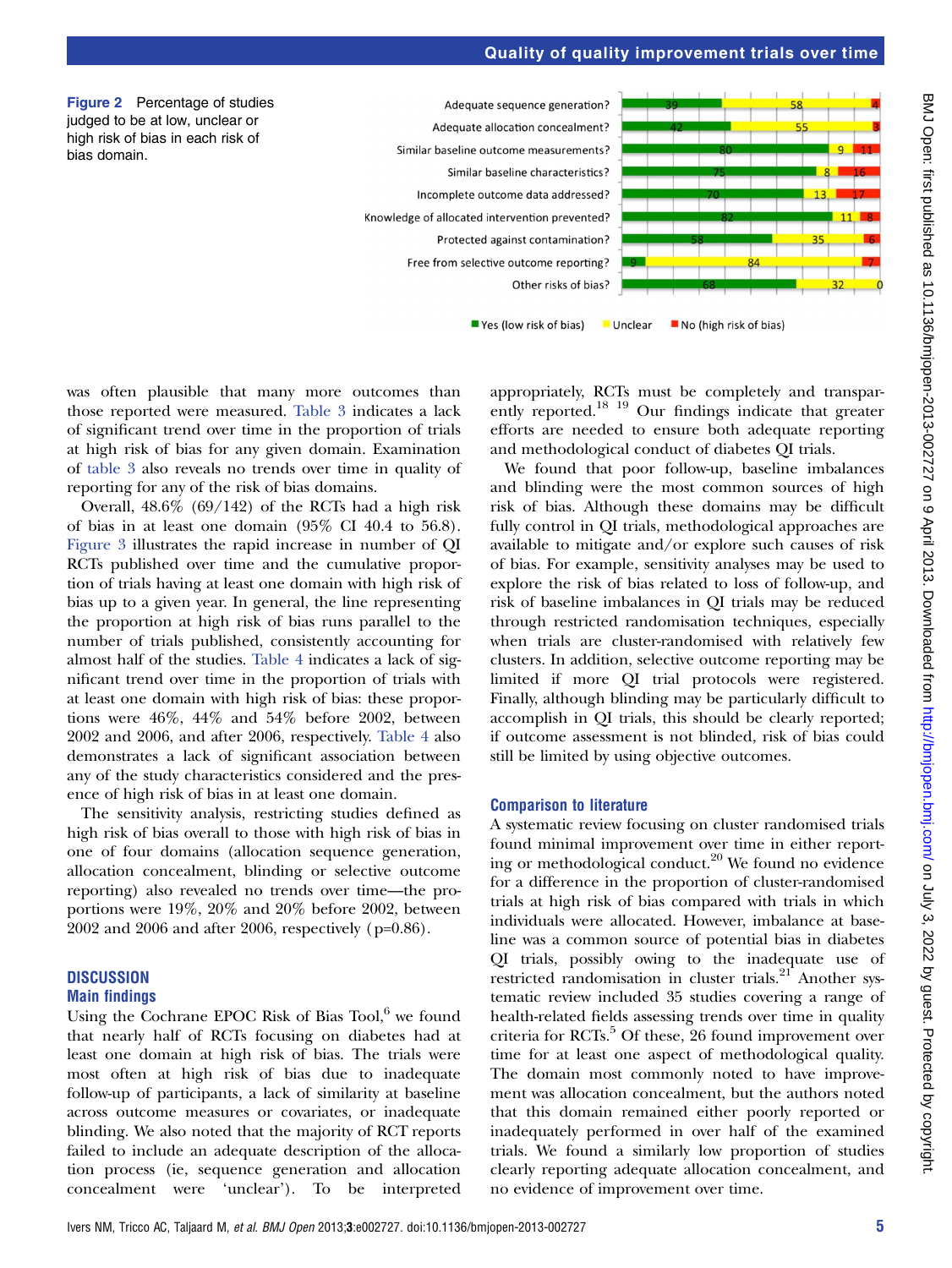| Trends over time in proportions of trials classified high, unclear or low for each risk of bias domain<br>Table 3 |                           |                     |                     |             |             |  |  |  |
|-------------------------------------------------------------------------------------------------------------------|---------------------------|---------------------|---------------------|-------------|-------------|--|--|--|
| <b>Risk of bias domain</b>                                                                                        | <b>Pre-2002</b><br>$N=37$ | 2002-2006<br>$N=46$ | 2007-2010<br>$N=59$ | p<br>Value* | p<br>Valuet |  |  |  |
| Was the allocation sequence adequately generated?                                                                 |                           |                     |                     | 0.41        | 0.43        |  |  |  |
| Low                                                                                                               | 11(30%)                   | 19(41%)             | 25(42%)             |             |             |  |  |  |
| Unclear                                                                                                           | 24 (65%)                  | 25 (55%)            | 33(56%)             |             |             |  |  |  |
| High                                                                                                              | 2(5%)                     | 2(4%)               | 1(2%)               |             |             |  |  |  |
| Was the allocation adequately concealed?                                                                          |                           |                     |                     | 1.00        | 0.82        |  |  |  |
| Low                                                                                                               | 15 (40%)                  | 20 (44%)            | 25 (42%)            |             |             |  |  |  |
| Unclear                                                                                                           |                           | 25 (54%)            |                     |             |             |  |  |  |
|                                                                                                                   | 21(57%)                   |                     | 32(54%)             |             |             |  |  |  |
| High                                                                                                              | 1(3%)                     | 1(2%)               | 2(4%)               |             |             |  |  |  |
| Were baseline outcomes similar?                                                                                   |                           |                     |                     | 0.87        | 0.20        |  |  |  |
| Low                                                                                                               | 31(84%)                   | 39 (85%)            | 44 (75%)            |             |             |  |  |  |
| Unclear                                                                                                           | 2(5%)                     | 3(6%)               | 8(13%)              |             |             |  |  |  |
| High                                                                                                              | 4(11%)                    | 4(9%)               | 7(12%)              |             |             |  |  |  |
| Were baseline characteristics similar?                                                                            |                           |                     |                     | 0.16        | 0.57        |  |  |  |
| Low                                                                                                               | 30(81%)                   | 34 (74%)            | 43 (73%)            |             |             |  |  |  |
| Unclear                                                                                                           | 3(8%)                     | 6(13%)              | 3(5%)               |             |             |  |  |  |
| High                                                                                                              | 4(11%)                    | 6(13%)              | 13 (22%)            |             |             |  |  |  |
| Were incomplete outcome data adequately                                                                           |                           |                     |                     | 0.17        | 0.70        |  |  |  |
| addressed?                                                                                                        |                           |                     |                     |             |             |  |  |  |
| Low                                                                                                               | 29 (78%)                  | 33 (72%)            | 38 (64%)            |             |             |  |  |  |
| Unclear                                                                                                           | 3(8%)                     | 8(17%)              | 7(12%)              |             |             |  |  |  |
| High                                                                                                              | 5(14%)                    | 5(11%)              | 14 (24%)            |             |             |  |  |  |
| Was knowledge of the allocated interventions                                                                      |                           |                     |                     | 0.44        | 0.61        |  |  |  |
| prevented?                                                                                                        |                           |                     |                     |             |             |  |  |  |
| Low                                                                                                               | 32 (87%)                  | 38 (83%)            | 46 (78%)            |             |             |  |  |  |
| Unclear                                                                                                           | 3(8%)                     | 5(11%)              | 7(12%)              |             |             |  |  |  |
| High                                                                                                              | 2(5%)                     | 3(6%)               | 6(10%)              |             |             |  |  |  |
| Was the study protected against contamination?                                                                    |                           |                     |                     | 0.54        | 0.78        |  |  |  |
| Low                                                                                                               | 25 (68%)                  | 23 (50%)            | 35 (59%)            |             |             |  |  |  |
| Unclear                                                                                                           | 10 (27%)                  | 21 (46%)            | 19 (32%)            |             |             |  |  |  |
| High                                                                                                              | 2(5%)                     | 2(4%)               | 5(9%)               |             |             |  |  |  |
| Was the study free from selective outcome                                                                         |                           |                     |                     | 0.84        | 1.00        |  |  |  |
| reporting?                                                                                                        |                           |                     |                     |             |             |  |  |  |
| Low                                                                                                               | 3(8%)                     | 4(9%)               | 6(10%)              |             |             |  |  |  |
| Unclear                                                                                                           | 32(87%)                   | 37 (80%)            | 50 (85%)            |             |             |  |  |  |
| High                                                                                                              | 2(5%)                     | 5(11%)              | 3(5%)               |             |             |  |  |  |
| Was the study free from other risks of bias?                                                                      |                           |                     |                     | 0.58        | 0.58        |  |  |  |
| Low                                                                                                               | 27 (73%)                  | 30(65%)             | 39 (66%)            |             |             |  |  |  |
| Unclear                                                                                                           | 10 (27%)                  | 16 (35%)            | 20 (34%)            |             |             |  |  |  |
| High                                                                                                              | $\overline{0}$            | $\mathbf 0$         | $\overline{0}$      |             |             |  |  |  |

\*Exact Cochran-Armitage test for high versus low or unclear risk of bias in each domain except the last domain which was analysed as low versus high or unclear due to absence of studies with high risk of bias.

†Exact Cochran-Armitage test for reported (high or low risk of bias) or unreported (unclear risk of bias) in each domain.

Previous authors have noted that QI reports may not contain enough information to inform generalisation and allow for replication in different clinical settings.<sup>22</sup> Standards for Quality Improvement Reporting (SQUIRE) guidelines suggest that investigators conducting trials use both SQUIRE and CONSORT to inform their manuscripts.<sup>19</sup> Journal editors should enforce the requirements of both SQUIRE and CONSORT for QI RCTs, possibly by permitting detailed information to be posted as online appendices. Although it might seem onerous to force investigators to address all items in SQUIRE and CONSORT, the risks of poor reporting are substantial. Inadequate description of context could omit essential preconditions or important effect modifiers for a successful QI programme, while incomplete description of the programme itself might lead to failure due to partial implementation.

## Strengths and limitations

To our knowledge, this is the largest analysis of risk of bias ever reported for healthcare QI RCTs and the only one to assess for trends over time. The findings are strengthened by the rigorous methods used to prepare the data for the systematic review.

QI evaluations have been criticised based on numerous criteria beyond the risk of bias domains, including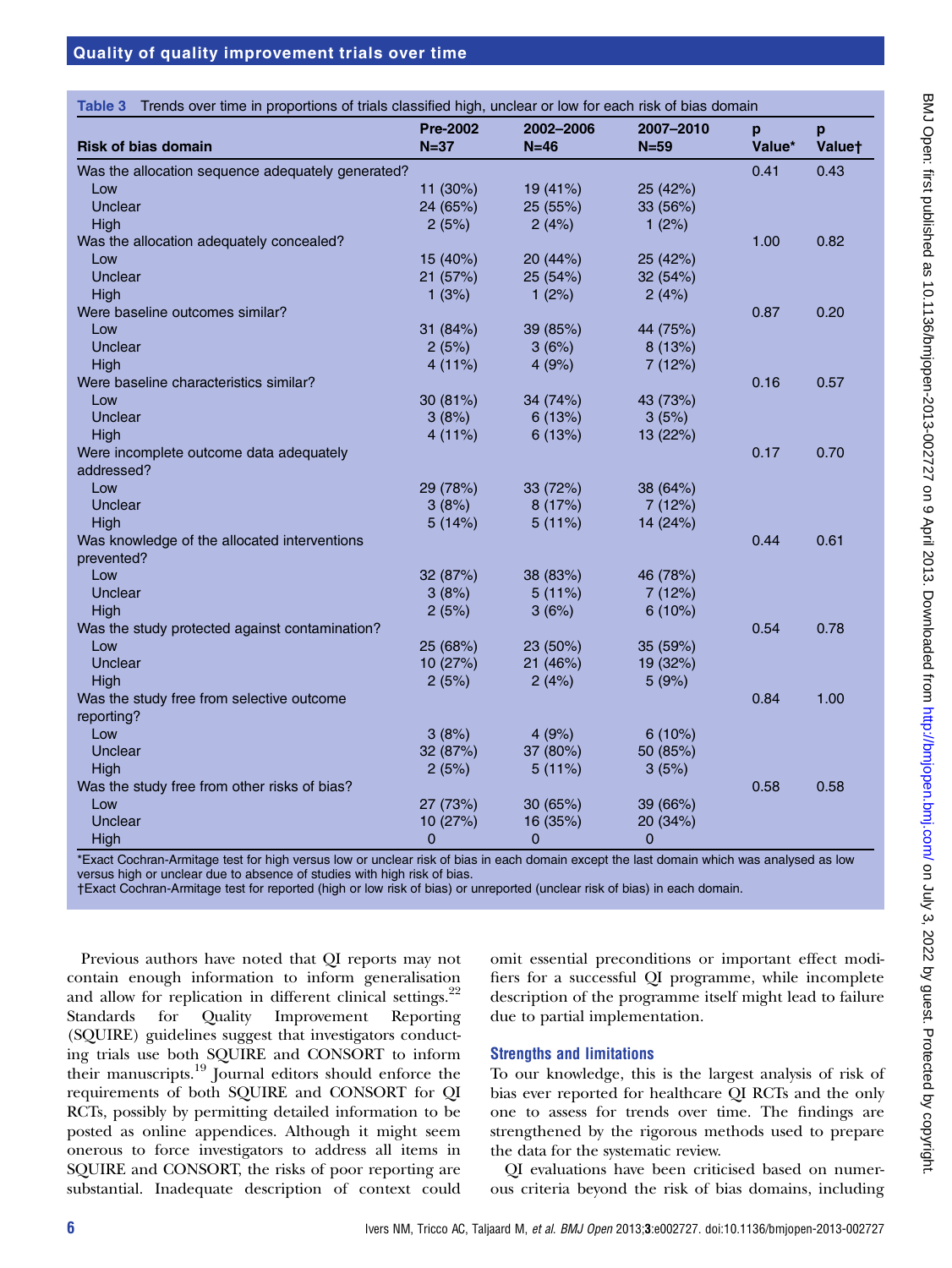

Figure 3 Cumulative number of diabetes quality improvement trial publications at high risk of bias in any domain, 1990–2010.

short duration of intervention, lack of justification for intervention design and poor generalisability.<sup>23 24</sup> Some important components of methodological quality do not relate to bias (eg, reporting of a sample size calculation). Thus, it is possible that studies at low risk of bias have important flaws with respect to methodology and/or reporting (and vice versa), and it is possible that using other scales to assess study quality could have led to

## Quality of quality improvement trials over time

different results.<sup>14</sup> While the overall risk of bias assessment using the Cochrane Risk of Bias Tool has been shown to differentiate effect sizes (ie, higher risk of bias studies usually have larger effect sizes),  $10$  studies at high risk of bias may still offer valuable knowledge for QI implementers. The merit of any given report will depend on the needs of the reader, while the current analysis provides an assessment of the progress in the literature as a whole.

Furthermore, we acknowledge that assigning trials with high risk of bias in a single domain a status of high risk of bias overall may be arguable. Nevertheless, our sensitivity analysis led to the same conclusion: there has been no improvement over time in the proportion of trials at high risk of bias in this literature and no particular study characteristics were associated with high risk of bias.

Another potential limitation stems from our analytical approach regarding change over time; collapsing publication year into three timeframes (pre-2002, 2002–2006 and 2007–2010) and testing for trends may have limited our power. These timeframes were chosen a priori based on the publication of important documents that we thought might affect the conduct and reporting of these trials. We felt the assumption of linear change over time underlying the Cochran-Armitage test for trend was appropriate and

|                                                    |                 | Studies in high risk of bias in at least | p Value' |
|----------------------------------------------------|-----------------|------------------------------------------|----------|
| <b>Characteristic</b>                              | All studies (n) | one domain number (%)                    |          |
| Year of publication                                |                 |                                          | 0.37     |
| Pre-2002                                           | 37              | 17 (46%)                                 |          |
| 2002-2006                                          | 46              | 20(44%)                                  |          |
| 2007-2010                                          | 59              | 32 (54%)                                 |          |
| Type of diabetes                                   |                 |                                          | 0.11     |
| Type 1                                             | 9               | 3(33%)                                   |          |
| Type 2                                             | 80              | 36 (45%)                                 |          |
| <b>Both</b>                                        | 34              | 16 (47%)                                 |          |
| Unclear                                            | 19              | 14 (74%)                                 |          |
| Unit of allocation                                 |                 |                                          | 0.24     |
| <b>Patient</b>                                     | 94              | 49 (52%)                                 |          |
| Cluster (eg, provider/clinic)                      | 48              | 20(42%)                                  |          |
| Country/setting                                    |                 |                                          | 0.62     |
| The USA or Canada                                  | 79              | 41 (52%)                                 |          |
| The UK or Western Europe                           | 40              | 17 (43%)                                 |          |
| Other                                              | 23              | 11 (48%)                                 |          |
| Journal impact factor                              |                 |                                          | 0.87     |
| Greater than 3 (median)                            | 71              | 34 (47.9%)                               |          |
| Less than 3 (median)                               | 71              | 35 (49.3%)                               |          |
| Effective sample size                              |                 |                                          | 0.87     |
| Greater than 154 (median)                          | 71              | 35(49.3%)                                |          |
| Less than 154 (median)                             | 71              | 34 (47.9%)                               |          |
| Intervention type                                  |                 |                                          | 0.17     |
| Multifaceted (featuring more than one QI strategy) | 124             | 63 (51%)                                 |          |
| Single intervention                                | 18              | 6(33%)                                   |          |

\*Comparing proportion of studies with at least one domain at high risk of bias against studies no domains at high risk of bias. For year of publication, Cochran-Armitage test for trend was conducted. For other study characteristics,  $\chi^2$  (or Fisher's exact) tests for categorical and Wilcoxon signed-rank tests for continuous variables were used. QI, quality improvement.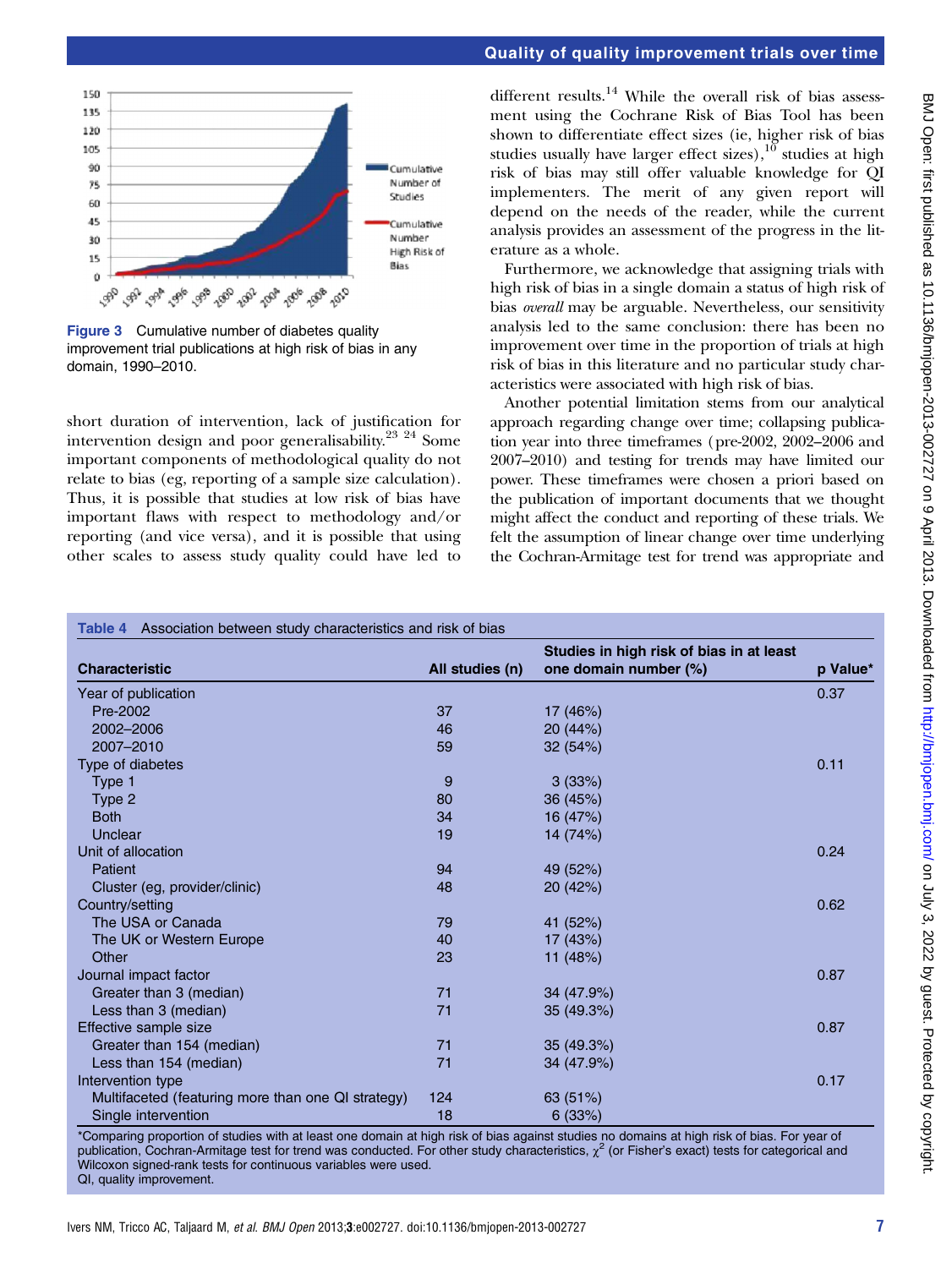in keeping with our hypotheses (eg, high and unclear risk of bias would decrease gradually over time, while low risk of bias would increase). Risk of type 2 error is tempered by the number of tests performed; the lack of a significant p value for trend for any level of risk of bias in any domain supports our main conclusion. Finally, this review considered only RCTs from the diabetes literature. It would have been preferable to evaluate a random sample of all QI trials, but adequate QI electronic literature searches are yet to be developed.25

#### **Implications**

Published trials testing QI in diabetes are frequently at high risk of bias, producing results that may not be replicable. Clinicians must scrutinise the internal validity of the results as a first step in the process of considering the application of clinical findings for particular patients. Our findings emphasise the need for policymakers, managers and/or clinical-administrators seeking to implement QI interventions to apply the same process. <sup>3</sup> It is likely that QI investigators publishing RCTs desire for their work to have a broad impact. To help them in accomplishing this, research funders and journal editors can play an important role by ensuring that QI trials are reported thoroughly and transparently and are designed in a manner that limits the potential for risk of bias.

#### Author affiliations

<sup>1</sup>Department of Family and Community Medicine, Women's College Hospital-University of Toronto, Toronto, Ontario, Canada

<sup>2</sup>Li Ka Shing Knowledge Institute of St Michael's Hospital, Toronto, Ontario, Canada

 ${}^{3}$ Department of Epidemiology and Community Medicine, University of Ottawa, Ottawa, Ontario, Canada

<sup>4</sup>Division of Endocrinology and Metabolism, Department of Medicine,

University of Toronto, Toronto, Ontario, Canada

<sup>5</sup>Clinical Epidemiology Program, Ottawa Hospital Research Institute, Ottawa, Ontario, Canada

Acknowledgements We would like to thank Jennifer D'Souza for her help in formatting the manuscript.

Contributors NMI and ACT designed and coordinated the study, participated in data collection, data analysis, data interpretation and drafted the manuscript. MT conducted the analysis and participated in data interpretation and drafting the manuscript. IH, LT, DM and JMG helped to design the study and write the manuscript. All authors read and approved the final manuscript.

Funding Ontario Ministry of Health and Long-Term Care and the Alberta Heritage Fund supported the initial systematic review.

Competing interests This research received no specific grant from any funding agency in the public, commercial or not-for-profit sectors. The authors declare that (1) NMI, ACT, MT, IH, LT, DM and JMG received support from Ontario Ministry of Health and Long-term Care and the Alberta Heritage Foundation for the original systematic review, but the funding agencies had no role in the study design, collection, analysis or interpretation of data, writing of the manuscript or in the decision to submit this manuscript for publication; (2) NMI, ACT, MT, IH, LT, DM and JMG have no relationships with any companies that might have an interest in the submitted work in the previous 3 years; (3) their spouses, partners or children have no financial relationships that may be relevant to the submitted work and (4) NMI, ACT, MT, IH, LT, DM and JMG have no non-financial interests that may be relevant to the submitted work.

NMI holds fellowship awards from the Canadian Institutes of Health Research (CIHR) and from the Department of Family and Community Medicine, University of Toronto. ACT holds a CIHR/Drug Safety and Effectiveness Network New Investigator Award in Knowledge Synthesis. DM holds a University Research Chair at the University of Ottawa and JMG holds a Canada Research Chair in Health Knowledge Transfer and Uptake.

Provenance and peer review Not commissioned; externally peer reviewed.

Data sharing statement Data detailing the risk of bias for each of the 142 trials in the review are available upon request.

#### **REFERENCES**

- Tricco AC, Ivers NM, Grimshaw JM, et al. Effectiveness of quality improvement strategies on the management of diabetes: a systematic review and meta-analysis. Lancet 2012;379:2252–61.
- 2. Pildal J, Hrobjartsson A, Jorgensen KJ, et al. Impact of allocation concealment on conclusions drawn from meta-analyses of randomized trials. Int J Epidemiol 2007;36:847-57.
- Fan E, Laupacis A, Pronovost PJ, et al. How to use an article about quality improvement. JAMA 2010;304:2279–87.
- 4. Higgins JP, Altman DG, Gotzsche PC, et al. The Cochrane Collaboration's tool for assessing risk of bias in randomised trials. BMJ 2011;343:d5928.
- 5. Falagas ME, Grigori T, Ioannidou E. A systematic review of trends in the methodological quality of randomized controlled trials in various research fields. J Clin Epidemiol 2009;62:227–31, 31 e1–9.
- 6. Cochrane Effective Practice and Organisation of Care Group. Suggested risk of bias criteria for EPOC reviews, 2012.
- SJR-SCImago Journal & Country Rank, 2007 [program].
- 8. Falagas ME, Kouranos VD, Arencibia-Jorge R, et al. Comparison of SCImago journal rank indicator with journal impact factor. FASEB J 2008;22:2623–8.
- 9. Higgins JPT, Altman DG. Assessing risk of bias in included studies. In: Higgins JPT, Green S (editors). Cochrane Handbook for Systematic Reviews of Interventions Version 5.1.0 [updated March 2011]. The Cochrane Collaboration, 2011. Available from www.cochrane-handbook.org.
- 10. Hartling L, Ospina M, Liang Y, et al. Risk of bias versus quality assessment of randomised controlled trials: cross sectional study. BMJ 2009;339:b4012.
- 11. Ivers NM, Halperin IJ, Barnsley J, et al. Allocation techniques for balance at baseline in cluster randomized trials: a methodological review. Trials 2012;13:120.
- 12. Moher D, Schulz KF, Altman D, et al. The CONSORT statement: revised recommendations for improving the quality of reports of parallel-group randomized trials. JAMA 2001;285:1987–91.
- 13. Shojania KG, Ranji SR, McDonald KM, et al. Effects of quality improvement strategies for type 2 diabetes on glycemic control: a meta-regression analysis. JAMA 2006;296:427–40.
- 14. Armijo-Olivo S, Stiles CR, Hagen NA, et al. Assessment of study quality for systematic reviews: a comparison of the Cochrane Collaboration Risk of Bias Tool and the Effective Public Health Practice Project Quality Assessment Tool: methodological research. J Eval Clin Pract 2012;18:12–18.
- 15. Odgaard-Jensen J, Vist GE, Timmer A, et al. Randomisation to protect against selection bias in healthcare trials. Cochrane Database of Systematic Reviews 2011;4: MR000012. doi: 10.1002/ 14651858.MR000012.pub3.
- 16. Hempel S, Suttorp MJ, Miles JNV, et al. Empirical Evidence of Associations Between Trial Quality and Effect Size [Internet]. Rockville, MD: Agency for Healthcare Research and Quality (US); 2011.
- 17. SAS 9.2 [program]: Cary, NC: SAS Institute Inc., 2008.
- 18. Simera I, Moher D, Hirst A, et al. Transparent and accurate reporting increases reliability, utility, and impact of your research: reporting guidelines and the EQUATOR network. BMC Med 2010;8:24.
- 19. Davidoff F, Batalden P, Stevens D, et al. Publication guidelines for quality improvement studies in health care: evolution of the SQUIRE project. BMJ 2009;338:a3152.
- 20. Ivers NM, Taljaard M, Dixon S, et al. Impact of CONSORT extension for cluster randomised trials on quality of reporting and study methodology: review of random sample of 300 trials, 2000–8. BMJ 2011;343:d5886.
- 21. Campbell MK, Elbourne DR, Altman DG, Group C. CONSORT statement: extension to cluster randomised trials. BMJ 2004;328:702–8.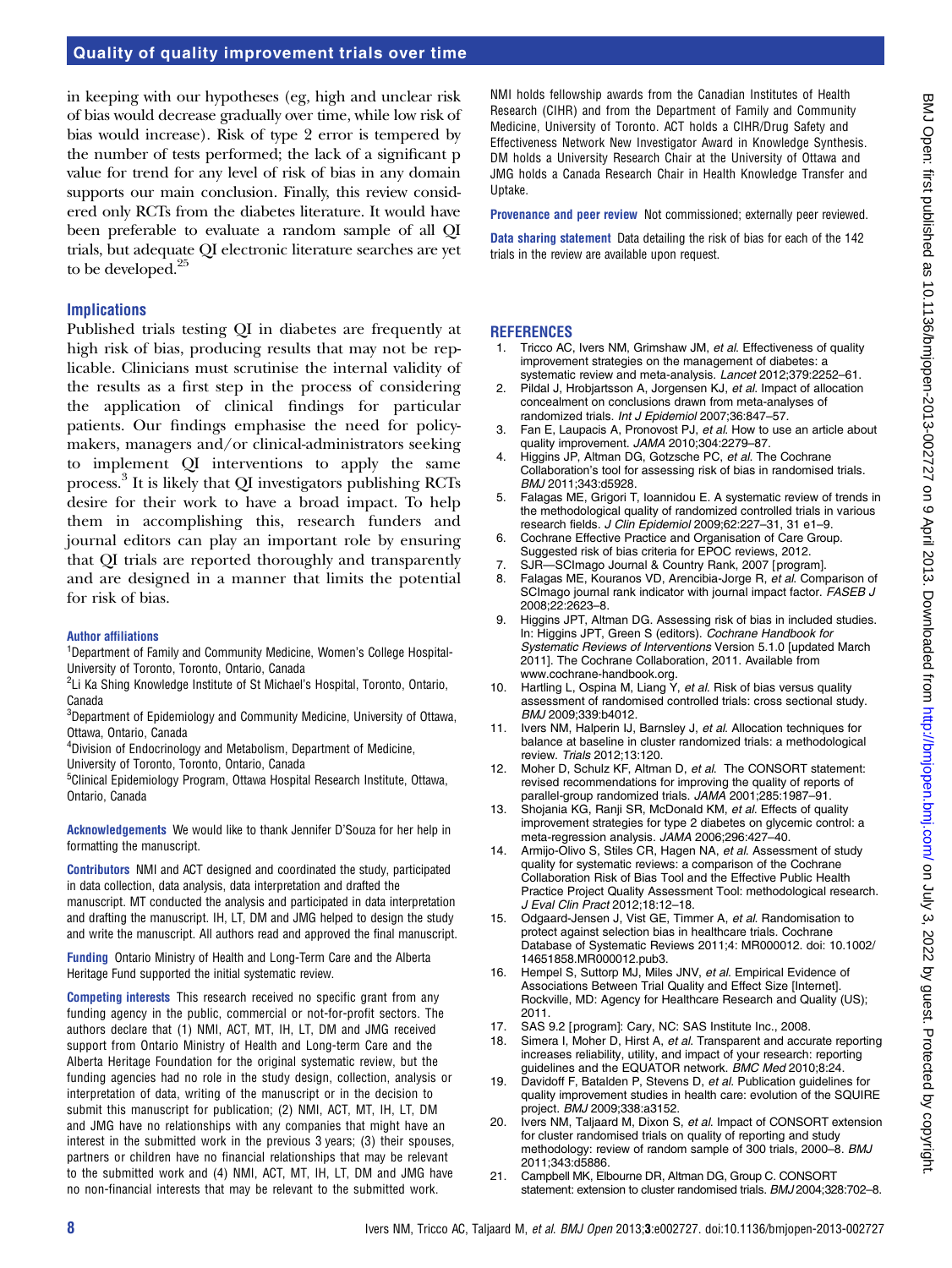- 22. Michie S, Fixsen D, Grimshaw JM, et al. Specifying and reporting complex behaviour change interventions: the need for a scientific method. Implement Sci 2009;4:40.
- 23. Alexander JA, Hearld LR. What can we learn from quality improvement research? A critical review of research methods. Med Care Res Rev 2009;66:235–71.
- 24. Eccles M, Grimshaw J, Walker A, et al. Changing the behavior of healthcare professionals: the use of theory in promoting the uptake of research findings. J Clin Epidemiol 2005;58:107–12.
- 25. Hempel S, Rubenstein LV, Shanman RM, et al. Identifying quality improvement intervention publications—a comparison of electronic search strategies. Implement Sci 2011;6:85.